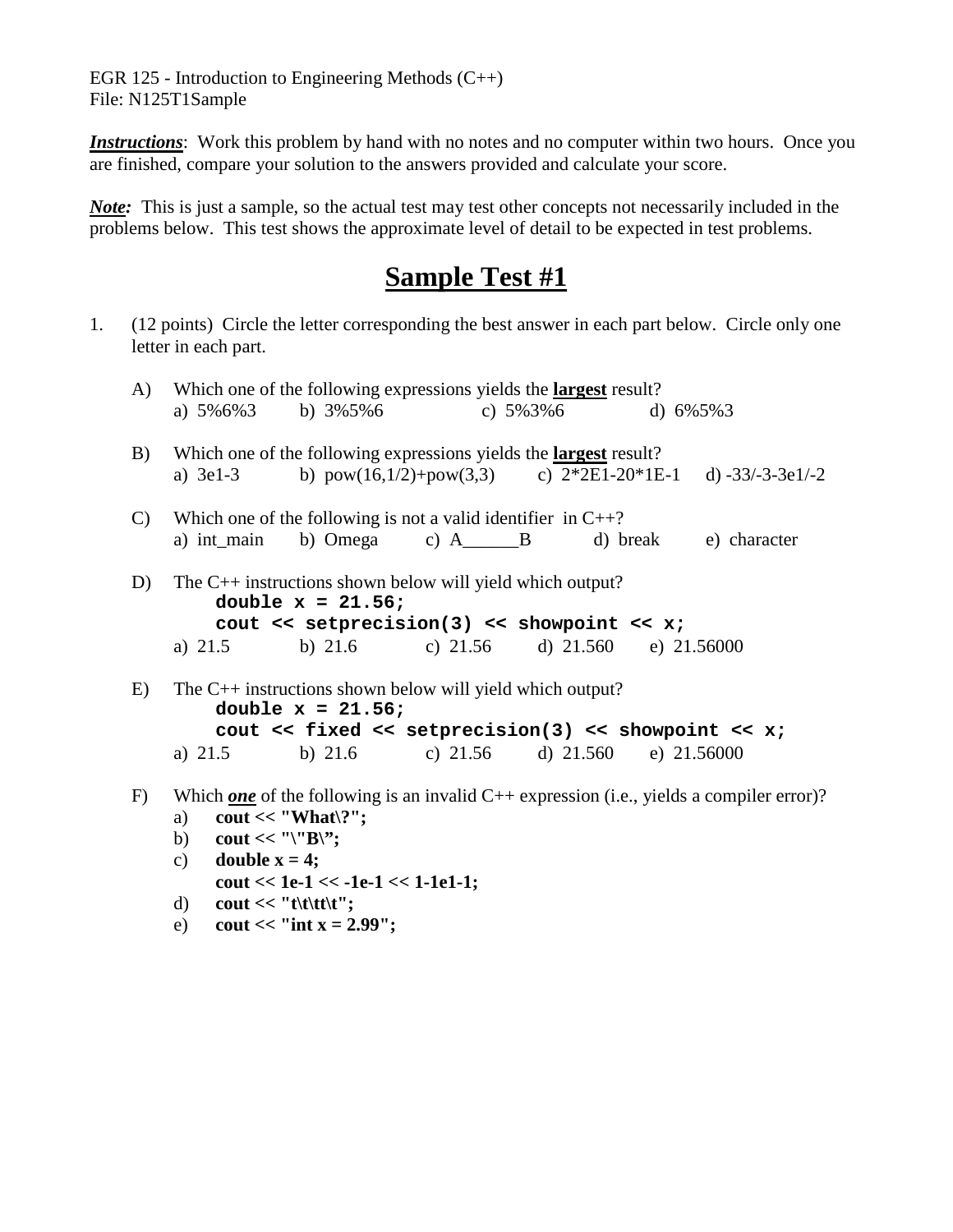```
2. (10 points) Determine the output of the following program.
        // Test 1 - Sample Test - Problem 2
        // Some parts may test common errors
       #include <iostream>
       using namespace std;
        int main()
        { int A = 1, B = 3, C = 5, D = -2, E = -4, F = -6;
           if (pow(D-A,-C/D) > pow(E-D,F/D)
               cout << "Part A is True" << endl;
           else
               cout << "Part A is False" << endl;
            if (!(D<E) && -F>-E || A-B >= E-F)
               cout << "Part B is True" << endl;
           else
               cout << "Part B is False" << endl;
            if (!(A%B != C%B || A+B >= -E && D-E+F < A-B-C))
               cout << "Part C is True" << endl;
           else
               cout << "Part C is False" << endl;
            if (F < E < D)
               cout << "Part D is True" << endl;
           else
               cout << "Part D is False" << endl;
            if (!C)
               cout << "Part E is True" << endl;
           else
               cout << "Part E is False" << endl;
           return 0; }
   Problem 1 Output:
   Part A is \frac{1}{\sqrt{2\pi}}Part B is
   Part C is ____________
   Part D is
   Part E is ____________
```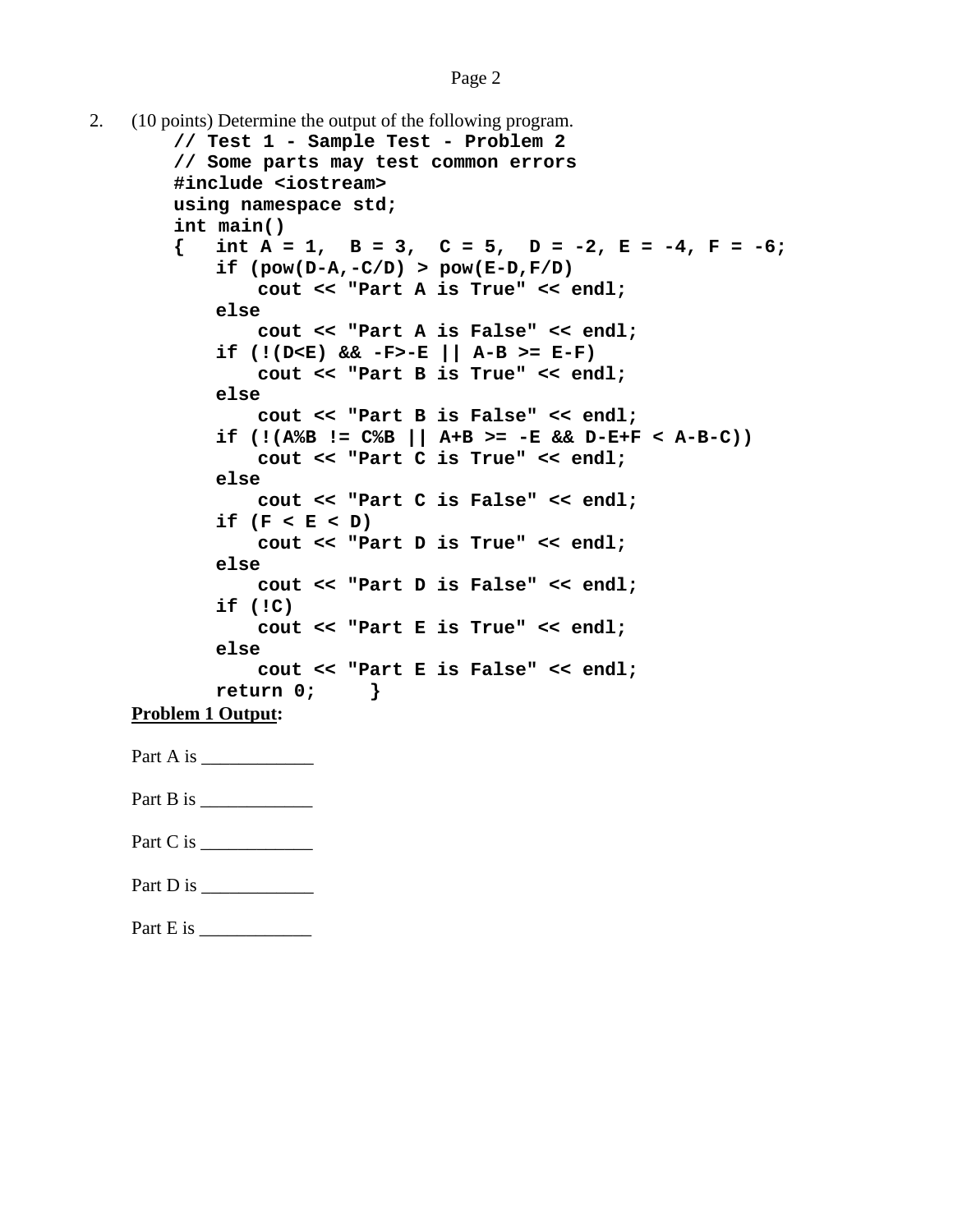```
3. (28 points) Determine the output of the program shown below.
    // Test 1 - Sample Test - Problem 3
    #include <iostream>
    #include <string>
    #include <cmath>
     using namespace std;
    int main( )
    {
         double A, B, C, D, E, G, F, L = 4.56, Y = -1.5;
         int J, P, M = 8, N = 3, Q = 5, R, W = 6, K = 8;
         string A1 = "1a", B1 = "12b", C1 = "123c";
         char a = 70;
         A = 17/5/2 ;
         B = 17/5./2 ;
         C = 17/5/2. ;
         D = 26%9%5;
         E = (4E+1+1E+2)/1E-1;
         F = \text{ceil}(Y);
         G = (L - \text{static } \text{cast} < \text{int}) \cdot (L)) \cdot 10;P = A1.length( ) + B1.length( ) + C1.length();
         C1 += A1 ;
         M %= N;
         R = N -;
         W += 3*W;
         J = pow(K, 1/3);a++;
         a+=4;
         cout << "\n\n\t Problem 3 Output:"
               << "\ln\{t\} A = " << A << "\{t\} B = " << B
               << "'n\t C = " << C << "'t\t D = " << D
               << "\vert n \vert t \vert E = " << E << "\vert t \vert t \vert F = " << F<< "\ln\left(t G =" << G << "\left(t f P =" << P<< "\ln\left|t\right| C1 = " << C1 << "\left|t\right|t\left|t\right| M = " << M
               << "\ln\{R = " << R << "\|t\|t W = " << W
               << "'\n\t J = " << J << "\t\t a = " << a << endl;
         return 0; }
              A = \BoxC = \begin{array}{ccc} \hline \text{C =} & \text{D =} \end{array}E = F =
              G = _______________ P = _______________
              C1 = \_R = \n\begin{array}{ccc}\n & & W = \n\end{array}J = _______________ a = _______________
```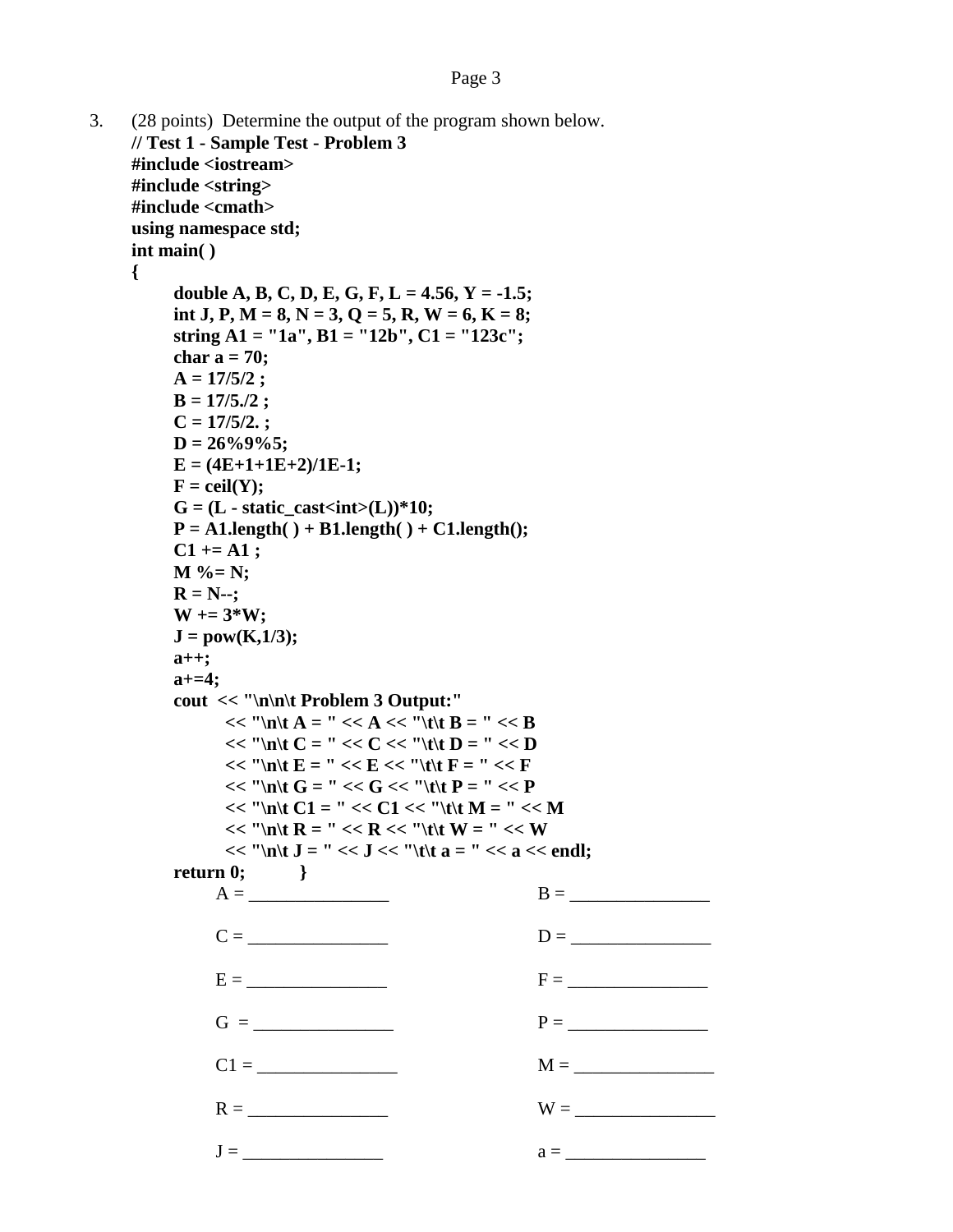```
4. (12 points) Determine the output of the following program for each input indicated in the table.
        // Test 1 - Sample Test - Problem 4
        #include <iostream>
         using namespace std;
        int main()
        { int X,Sum;
            cout << "Enter X: ";
              cin >> X;
              if (X < -10 || X > 20)
                 Sum = 1;
              else if (X > 10 && X%2)
                 Sum = 2;
              else if (X >= -5 && !(X%2))
                 Sum = 3;
              else if (2*X < -10 || 2*X > 10;) 
                 Sum = 4;
              else if (abs(X) >1) 
                Sum = 5;
              else
                  Sum = 6;
            cout << "Sum = " << Sum << endl;
            return 0; }
            X Sum
            -2
             1
             3
```

5. (6 points) For each part, write one C++ instruction to implement the algebraic statement.

$$
\phi = \tan^{-1}\left(\frac{|x|}{\sqrt[3]{y}}\right)
$$

$$
B_{\rm B} \quad \text{Min Value} = \frac{1}{3} e^{-2(y-1)} \sin(75^{\circ})
$$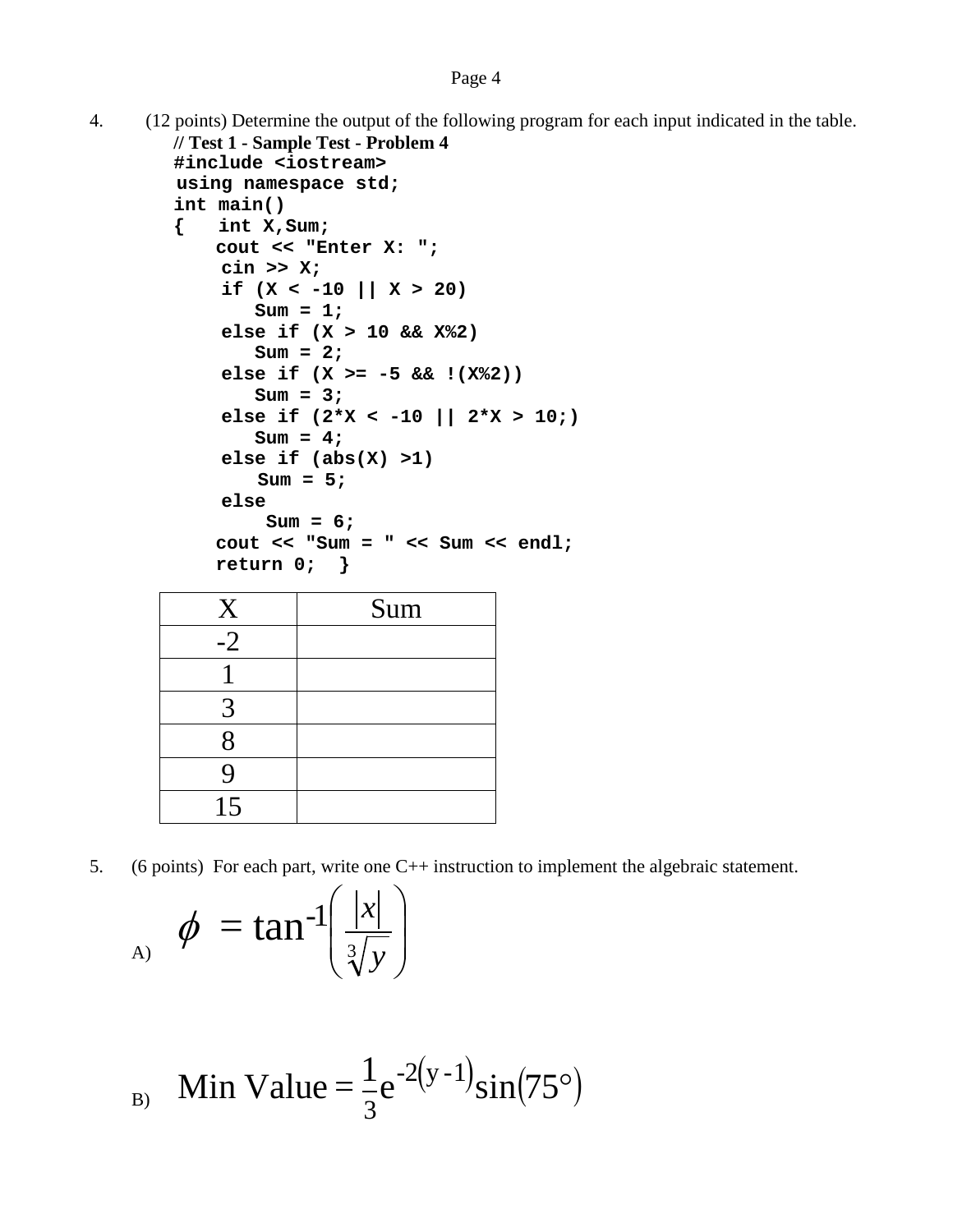6. (8 pts) Determine the output of the program below for each input indicated:

```
// Test 1 - Sample Test - Problem 6
#include <iostream>
using namespace std;
int main()
{
     int A, B, Sum = 0;
     cout << "Enter two numbers: ";
     \operatorname{cin} >> A >> B;switch((A+B)%5)
     {
          case 0:
               Sum += 1;
               break;
          case 1:
               Sum += 2;
               break;
          case 2:
               Sum += 3;
          case 3:
               Sum += 4;
               break;
          default:
               Sum += 5;
     }
     cout << "Sum = " << Sum << endl;
     return 0;
}
```

|    | Sum |
|----|-----|
|    |     |
|    |     |
| 17 |     |
|    |     |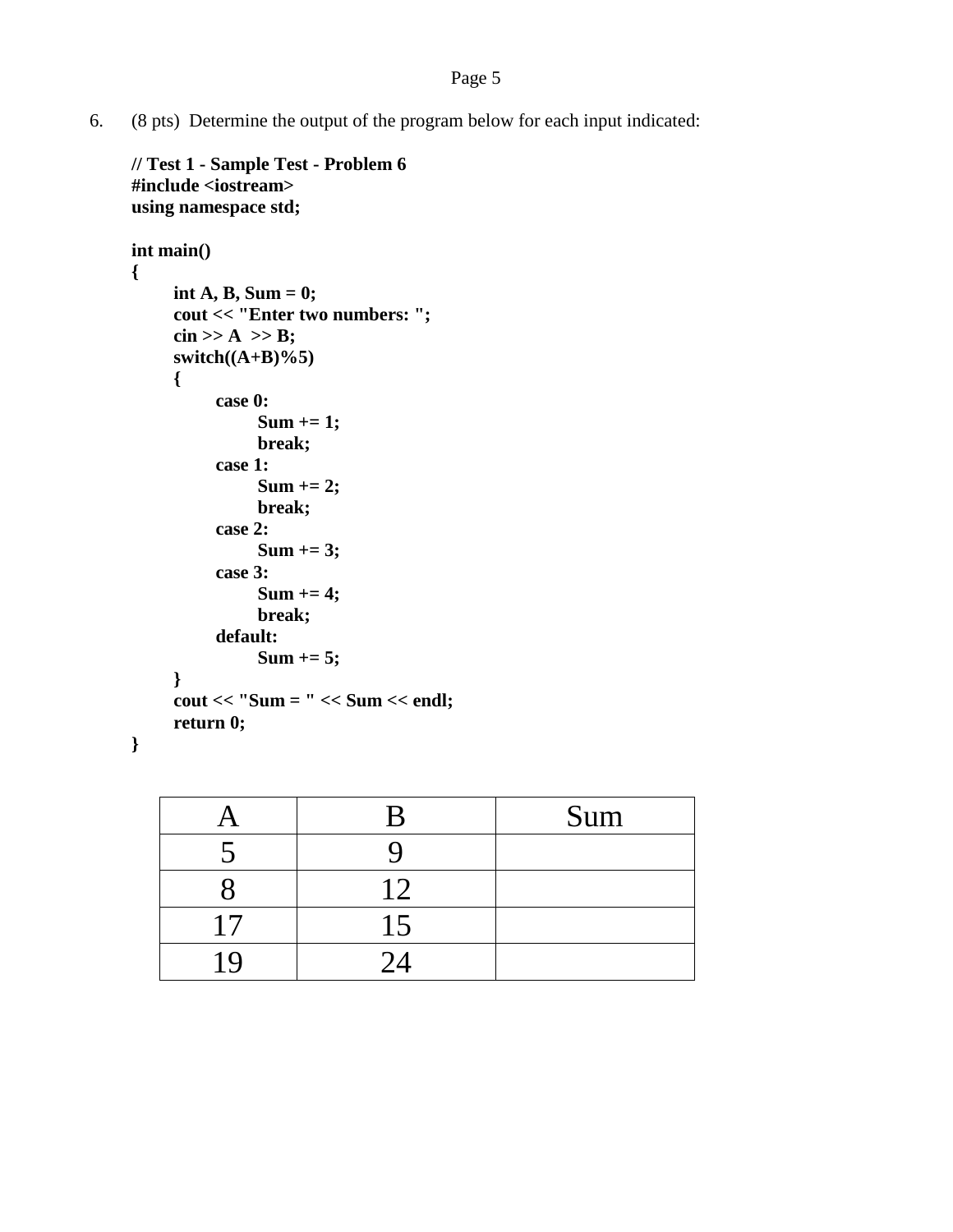## Page 6

7. (8 pts) Determine the output of the program below for each input indicated:

```
// Test 1 - Sample Test - Problem 7
#include <iostream>
using namespace std;
int main()
{
 int Sum = 0;
 char A,B,C;
 cout << "Enter 3 characters: ";
 \operatorname{cin} >> A >> B >> C;if (A > 64 && A < 91) Sum++;
 else if (A > 96 && A < 123) Sum +=3;
 else if (A > 47 && A < 58) Sum +=5;
 else Sum +=10;
 if (B > 64 && B < 91) Sum++;
 else if (B > 96 && B < 123) Sum +=3;
 else if (B > 47 && B < 58) Sum +=5;
 else Sum +=10;
 if (C > 64 && C < 91) Sum++;
 else if (C > 96 && C < 123) Sum +=3;
 else if (C > 47 && C < 58) Sum +=5;
 else Sum +=10;
 cout << Sum << endl;
 return 0;
  }
```

| Input      | Sum |
|------------|-----|
| cat        |     |
| <b>DOG</b> |     |
| $2 + 2$    |     |
| So?        |     |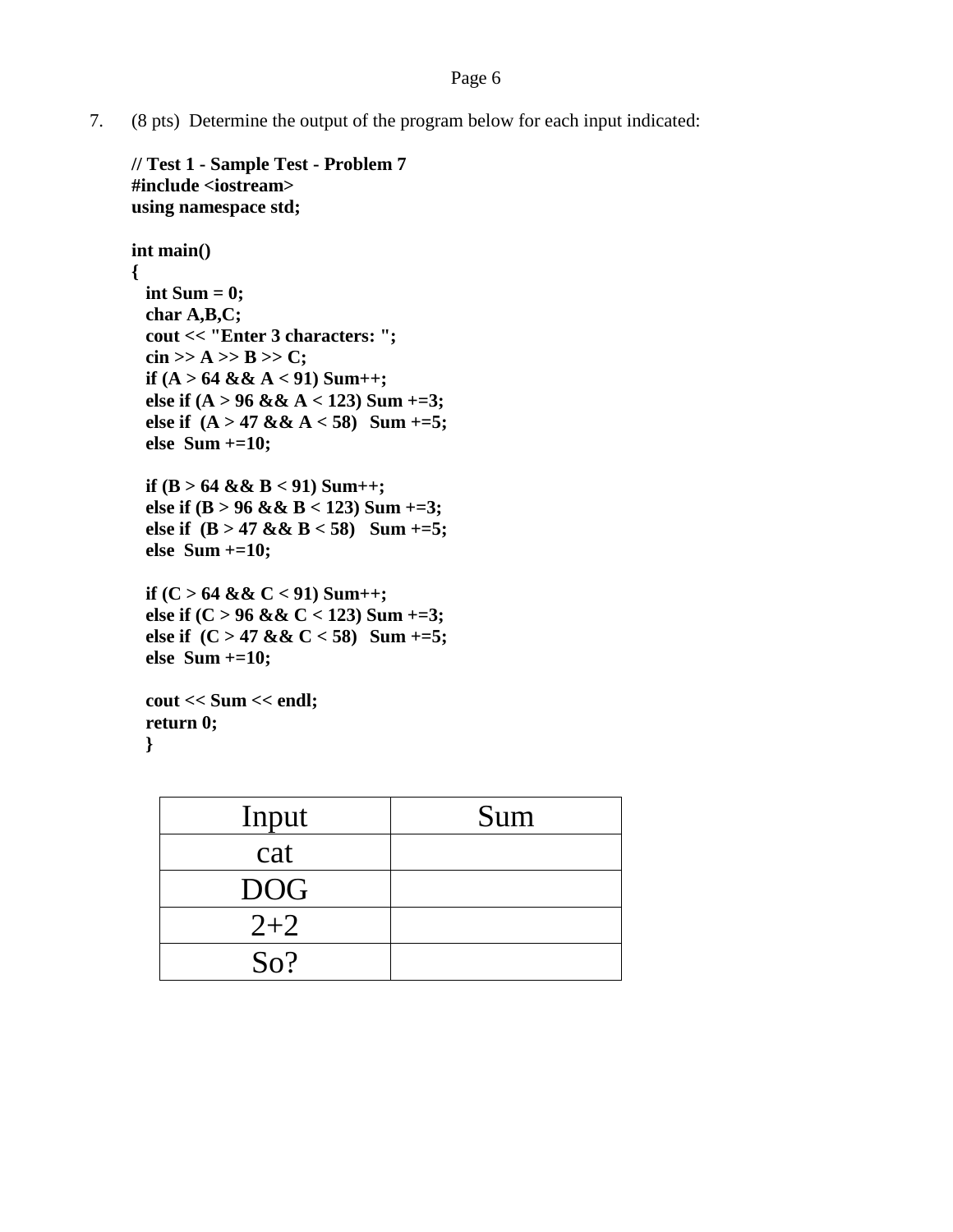## Page 7

8. (16 pts) Determine the output of the program below for each input indicated:

Write a *C++ program* below (by hand or on separate paper) to solve for V, R, or H (given the other two) for a cylinder using the relationship  $V = \pi R^2 H$ , where

- $V =$  volume of cylinder
- $R =$  radius of cylinder
- $H =$  height of cylinder

Specifically:

- Prompt the user to enter 1 (solve for volume), 2 (solve for radius), or 3 (solve for height).
- If the user selects option 1 (solve for volume), prompt the user to enter R and H using the equation above. Solve for V and display the result (name and value).
- If the user selects option 2 (solve for radius), prompt the user to enter V and H using the equation above (rearranged to solve for R). Solve for R and display the result (name and value).
- If the user selects option 3 (solve for height), prompt the user to enter R and V using the equation above (rearranged to solve for H). Solve for H and display the result (name and value).